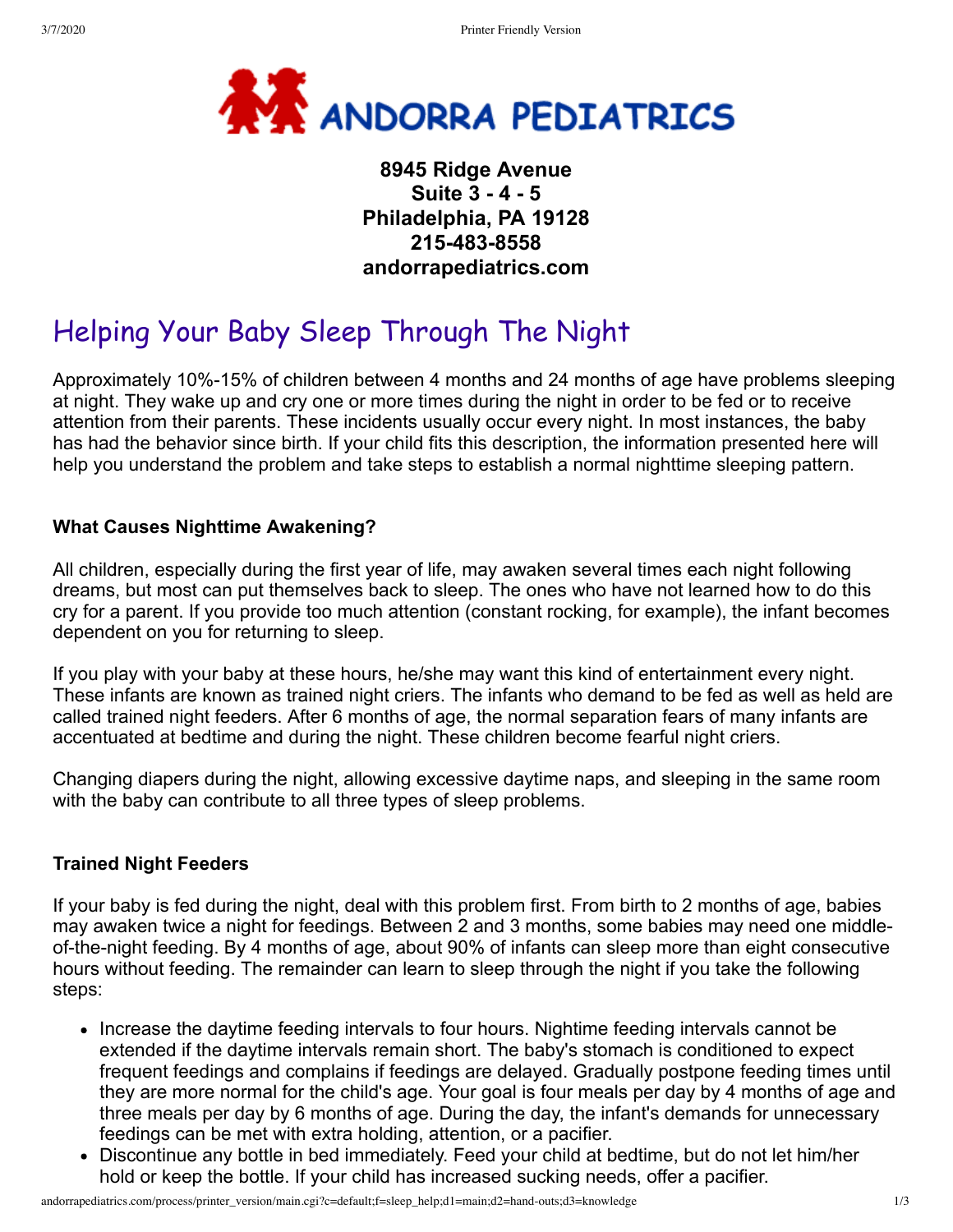• Phase out night feedings. Keep in mind that normal babies over 4 months old (and premature babies who have reached 11 pounds) do not need any calories during the night for health reasons. Once the daytime intervals are normal, nighttime awakening will probably decrease or disappear spontaneously. In the meantime, when your baby awakens at night and appears hungry, limit the amount of milk offered, keeping your baby slightly hungry. For bottle-fed babies, the amount can be decreased by one ounce every few nights until your infant no longer has a craving for food at night. For breast-fed babies, nurse your infant on just one side.

With these measures, improvement should occur in about two weeks. It is important to start correcting the problem as early as possible. The older the child is, the longer it may take to break the habit.

#### **Trained Night Criers**

If your baby does not awaken for food but still has nighttime crying, respond briefly or not at all. Crying is not harmful and infants cannot get over this problem without some crying. When your baby awakens and cries, wait at least five minutes before going into the room. Infants should be taught to use their own resources to get back to sleep.

If the crying continues, you can go in, but do not stay longer than one minute. Act sleepy, whisper "Shhh, be quiet, everyone's sleeping," add a few reassuring comments, and give some gentle pats. Do not turn on the lights or remove your baby from the crib. Absolutely avoid rocking or playing with your baby, bringing him/her to your bed, or staying in the room for more than one minute. Most young infants will cry for 30 to 60 minutes and then fall asleep. If the crying persists, you may recheck your baby every 15 to 20 minutes for one minute or less each visit.

### **Fearful Night Criers**

If your child sounds fearful, panics when you leave, cries until he/she vomits, or by past experience will cry nonstop for hours, go in immediately and reassure him/her. Stay as long as it takes to calm your baby, but do not lift him/her out of the crib. At the most, sit in a chair next to the crib with your hand on his/her body. Do not talk much, and leave the lights out. Leave for a few minutes every now and then to teach your child that separation is tolerable. Do the same thing at naptime and bedtime.

For separation fears, using a night-light (to offset fear of the dark) and leaving the bedroom door open (to offset fear of the parent being gone) may be helpful. During the day, respond to the child's fears with lots of hugs and comforting. Young babies may need more time being carried about in a front sling or backpack. Children of working mothers may need undivided time and cuddling in the evenings. Also, practice separation games like peekaboo, hide-and-seek, or chase me.

## **Steps To Take For All Types Of Sleep Problems**

Whether your baby's problem is trained night feeding, trained night crying, or fearful night crying, the following measures should be helpful:

- Put your baby to bed on his/her back or side still awake. Many trained night feeders and criers are rarely if ever placed in their cribs awake. If your baby goes to sleep in your arms occasionally, that is fine. But try to place your baby in the crib awake for bedtime and all naps. His/her last memory should be of the crib, not of you or the bottle.
- Move the crib to another room. If the crib is in your bedroom, move it to a separate room so you are not awakened by your baby's normal tossing and turning. If this is impossible, cover one of